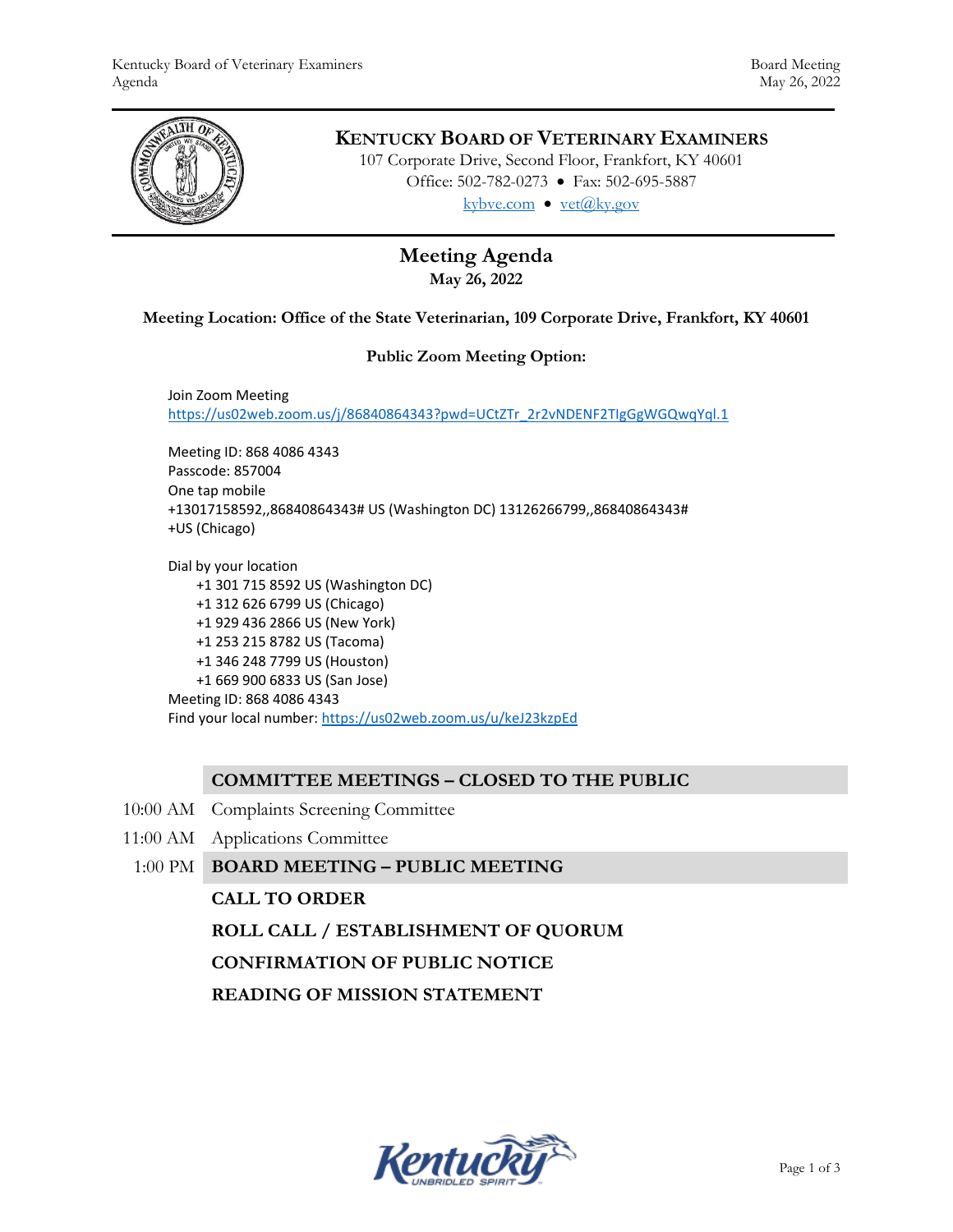## **CONSENT AGENDA**

- Board Meeting Minutes from March 24, 2022 and May 11, 2022
- Budget Summary Report
- Licensure Status Report
- Applications Committee Report on New Applications
- Applications Committee Report on New CE Requests
- Approval of Board Per Diem and Mileage

## **BUSINESS AGENDA**

### **GUEST SPEAKERS**

 **Mr. Eric J. Hamelback, CEO, The National Horsemen's Benevolent and Protective Association (HBPA)** – Presentation on the Horseracing Integrity and Safety Act (HISA)

## **BUDGET MATTERS**

- Budget items for vote:
	- o AVMA Annual Convention July 28-31
	- o AAVSB Annual Meeting September 15-17
	- o West Virginia Board of Veterinary Medicine Medical Record Keeping Training – September 23
- RFP for Investigative Services May 26

# **OLD BUSINESS**

- AAVSB Updates
- OSV Partnership Meeting update
- Request to Kentucky County Judge/Executive Association (KCJEA) and Kentucky Magistrates & Commissioners Association (KMCA) joint meeting in June – update
- Puerto Rico Board of Examiners of Veterinary Medicine reciprocity request

## **APPLICATIONS COMMITTEE REPORT**

- LMU Graduates
- $201$  KAR 16:500, Section 5 Requirements for Specialists

## **WELLNESS COMMITTEE REPORT**